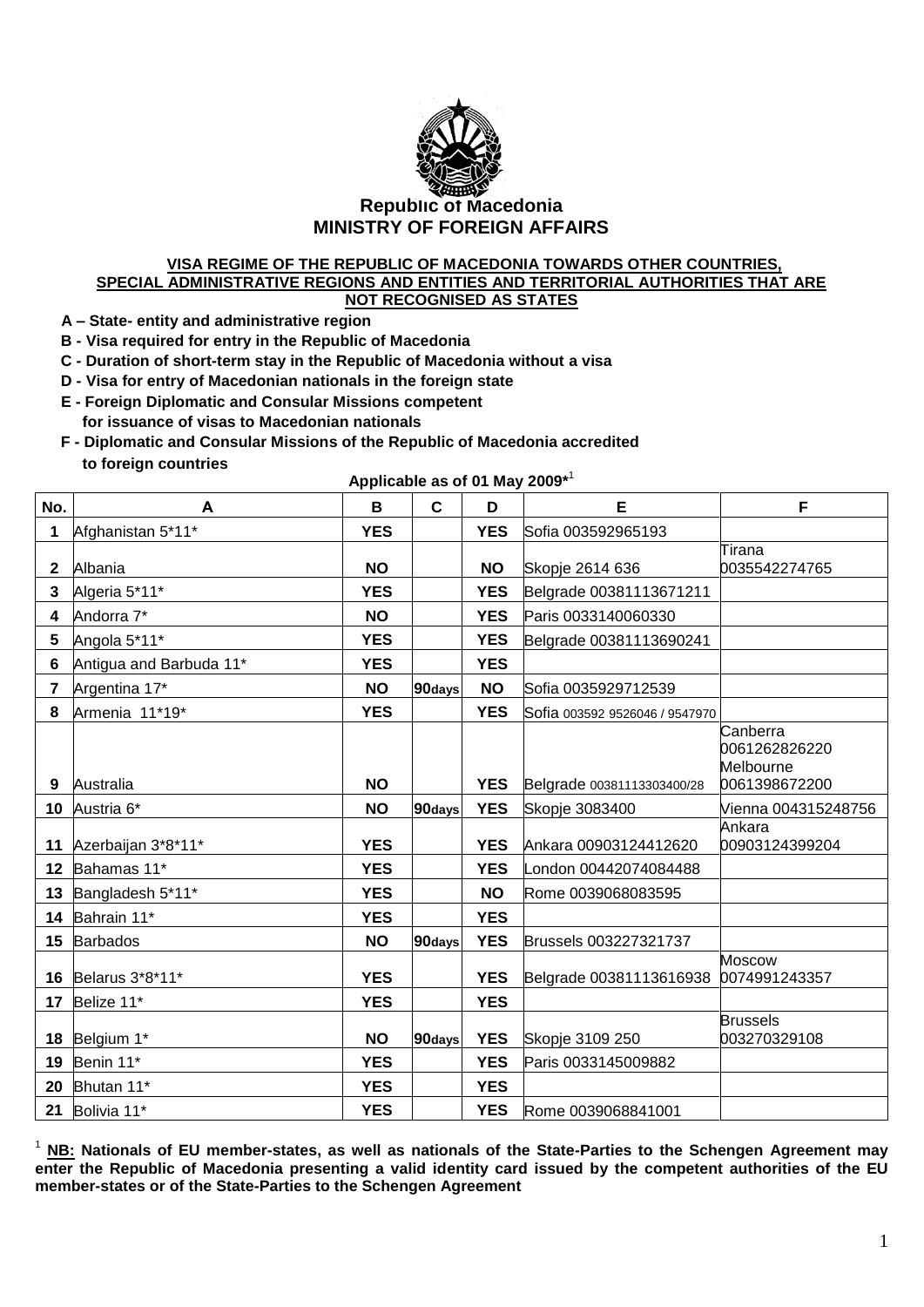| No. | A                                | B          | $\mathbf c$ | D          | E                                             | F                         |
|-----|----------------------------------|------------|-------------|------------|-----------------------------------------------|---------------------------|
| 22  | Bosnia and Herzegovina           | <b>NO</b>  | 90days      | <b>NO</b>  | Skopje 3086 216/221                           | Sarajevo<br>0038733206004 |
| 23  | Botswana                         | <b>NO</b>  | 90days      | <b>NO</b>  | _ondon 0044207499031                          |                           |
| 24  | Brazil 7*                        | <b>NO</b>  |             | <b>YES</b> | Sofia 0035929719819                           |                           |
| 25  | Brunei 7*                        | <b>NO</b>  |             | <b>YES</b> |                                               |                           |
| 26  | Bulgaria 6*16*24*                | <b>NO</b>  | 90d         | <b>YES</b> | Skopje 3229 444                               | Sofia 0035928701560       |
| 27  | Burma/Myanmar 11*                | <b>YES</b> |             | <b>YES</b> |                                               |                           |
| 28  | Burkina Faso 11*                 | <b>YES</b> |             | <b>YES</b> | Paris 0033143599063                           |                           |
| 29  | Burundi 5*11*                    | <b>YES</b> |             | <b>YES</b> | Paris 0033145206061                           |                           |
| 30  | Cambodia 11*                     | <b>YES</b> |             | <b>YES</b> | Berlin 00493048637901                         |                           |
| 31  | Cameroon 5*11*                   | <b>YES</b> |             | <b>YES</b> | Bonn 004922835638                             |                           |
|     |                                  |            |             |            |                                               | Ottawa 0016132343882      |
| 32  | Canada                           | <b>NO</b>  |             | <b>YES</b> | Vienna 00431531383000/3039                    | Toronto 0014163222196     |
| 33  | Cape Verde 11*                   | <b>YES</b> |             | <b>YES</b> |                                               |                           |
| 34  | Chad 11*                         | <b>YES</b> |             | <b>YES</b> | Moscow 0070954154139                          |                           |
| 35  | Chile 7*                         | <b>NO</b>  |             | <b>YES</b> | Zagreb<br>0038514611958/9/60                  |                           |
| 36  | China 4*5*11*                    | <b>YES</b> |             | <b>YES</b> | Skopje 3213163                                | Beijing 00861065327846    |
| 37  | Central. African Republic 11*    | <b>YES</b> |             | <b>YES</b> | Paris 0033145273721                           |                           |
| 38  | Columbia 11*                     | <b>YES</b> |             | <b>YES</b> | Vienna 004314084132                           |                           |
| 39  | Comoros 11*                      | <b>YES</b> |             | <b>YES</b> |                                               |                           |
| 40  | Republic of Congo 5*11*          | <b>YES</b> |             | <b>YES</b> | Rome 0039068417422                            |                           |
| 41  | Democratic Republic of Congo 11* | <b>YES</b> |             | <b>YES</b> | Rome 003906642010779                          |                           |
| 42  | Costa Rica 7*                    | <b>NO</b>  |             | <b>YES</b> | Rome 00390684242853                           |                           |
| 43  | Cote D'Ivoire 11*                | <b>YES</b> |             | <b>YES</b> | Paris 0033153646262                           |                           |
| 44  | Croatia                          | <b>NO</b>  | 90d         | <b>NO</b>  | Skopje 3127350                                | Zagreb 0038514572812      |
| 45  | Cuba                             | <b>NO</b>  | <b>90d</b>  | <b>NO</b>  | Sofia 003592720996                            |                           |
| 46  | Cyprus 1*                        | <b>NO</b>  | 90d         | <b>YES</b> | Belgrade 00381113672725                       |                           |
| 47  | Czech Republic 1*                | <b>NO</b>  | <b>90d</b>  | <b>YES</b> | Belgrade 00381113230133 Prague 00420222521093 |                           |
|     |                                  |            |             |            |                                               | Copenhagen                |
| 48  | Denmark                          | <b>NO</b>  | <b>90d</b>  | <b>YES</b> | <b>Skopje 3104067</b>                         | 004539766920              |
| 49  | Djibouti 11*                     | <b>YES</b> | <b>90d</b>  | <b>YES</b> |                                               |                           |
| 50  | Dominica 11*                     | <b>YES</b> |             | <b>YES</b> |                                               |                           |
| 51  | Dominican Republic 11*           | <b>YES</b> | 60d         | <b>NO</b>  | Rome 00390636004377/4316                      |                           |
| 52  | East Timor 11*                   | <b>YES</b> |             | <b>YES</b> |                                               |                           |
| 53  | Ecuador 11*                      | <b>YES</b> |             | <b>YES</b> | Belgrade 00381113440135                       |                           |
| 54  | Egypt 5*11*                      | <b>YES</b> | <b>90d</b>  | <b>YES</b> | Sofia 0035929881509                           | Cairo 0020225172100       |
| 55  | El Salvador 7*                   | <b>NO</b>  |             | <b>YES</b> | Rome 0039068076605                            |                           |
| 56  | Equatorial Guinea 11*            | <b>YES</b> |             | <b>YES</b> | Paris 0033156885454                           |                           |
| 57  | Eritrea 11*                      | <b>YES</b> |             | <b>YES</b> |                                               |                           |
| 58  | Estonia 6*25*                    | <b>NO</b>  | <b>90d</b>  | <b>YES</b> | Skopje 3090858                                | Tallinn 003726440494      |
| 59  | Ethiopia 5*11*                   | <b>YES</b> |             | <b>YES</b> | Rome 0039064416161                            |                           |
| 60  | Fiji 11*                         | <b>YES</b> |             | <b>YES</b> |                                               |                           |
| 61  | Finland 1*                       | <b>NO</b>  | <b>90d</b>  | <b>YES</b> | Belgrade 00381113065400                       | Stockholm004686611830     |
| 62  | France 1*                        | <b>NO</b>  | <b>90d</b>  | <b>YES</b> | Skopje 32 44 300                              | Paris 0033145771050       |
| 63  | Gabon 5*11*                      | <b>YES</b> |             | <b>YES</b> | Rome 0039065358970                            |                           |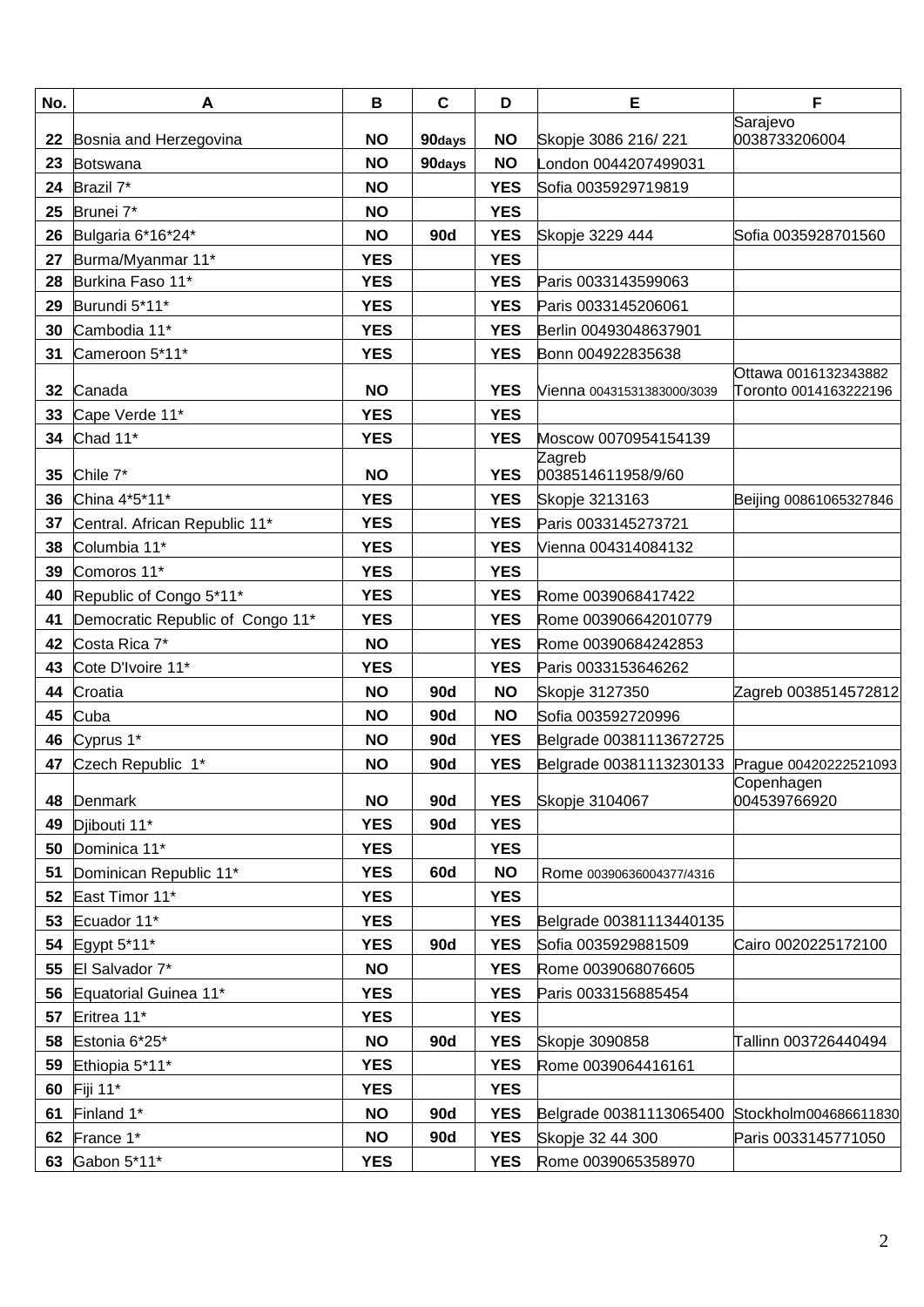| No. | A                                                 | B          | $\mathbf c$ | D          | E                                               | F                                           |
|-----|---------------------------------------------------|------------|-------------|------------|-------------------------------------------------|---------------------------------------------|
| 64  | Gambia 11*                                        | <b>YES</b> | 90d         | <b>YES</b> |                                                 |                                             |
| 65  | Georgia 8* 11* 13*                                | <b>YES</b> |             | <b>YES</b> | Ankara 00903124918031                           |                                             |
|     |                                                   |            |             |            |                                                 | Berlin 00493089069522                       |
| 66  | Germany 1*                                        | <b>NO</b>  | <b>90d</b>  | <b>YES</b> | Skopje 3093900/3093801                          | Munich 00498954244756<br>Bonn 0049228923690 |
| 67  | Ghana 5*11*                                       | <b>YES</b> |             | <b>YES</b> | Belgrade 00381113440856                         |                                             |
|     |                                                   |            |             |            |                                                 | Athens 00302106749585                       |
|     |                                                   |            |             |            |                                                 | Thessalonica                                |
|     | 68 Greece 6*                                      | <b>NO</b>  | 90d         | <b>YES</b> | Skopje 058058000                                | 0302310277348                               |
| 69  | Grenada 11*                                       | <b>YES</b> |             | <b>YES</b> | _ondon 00442076314277                           |                                             |
| 70  | Guatemala 7*                                      | <b>NO</b>  |             | <b>NO</b>  | Rome 003906381143                               |                                             |
| 71  | Guiana 11*                                        | <b>YES</b> |             | <b>YES</b> | _ondon 00441712297684                           |                                             |
| 72  | Guinea 5*11*                                      | <b>YES</b> |             | <b>YES</b> | Belgrade 0038111431830                          |                                             |
| 73  | Guinea Bissau 5*11*                               | <b>YES</b> |             | <b>YES</b> | Paris 0033145261851                             |                                             |
|     | 74 Haiti 11*                                      | <b>YES</b> |             | <b>YES</b> | Rome 00390644254106                             |                                             |
|     | 75 Honduras 7*                                    | <b>NO</b>  |             | <b>YES</b> | Rome 003906 3220516                             |                                             |
|     | 76 Holy See                                       | <b>NO</b>  | 90d         | <b>YES</b> | jubljana 0038614339204.                         | Rome 00390684241131                         |
|     | Hong Kong 7*-special administrative<br>77 regions | <b>NO</b>  |             | <b>NO</b>  | Skopje 3135647                                  | Beijing 00861065327846                      |
|     | 78 Hungary 6*                                     | <b>NO</b>  | 90d         | <b>YES</b> | <b>Skopje 3090858</b>                           | Budapest 003613360510                       |
|     | 79 Iceland                                        | <b>NO</b>  | <b>90d</b>  | <b>YES</b> | Skopje 32 44 300                                | London 00442079760535                       |
|     |                                                   |            |             |            |                                                 | New Delhi                                   |
| 80  | India 5*11*                                       | <b>YES</b> |             | <b>YES</b> | Sofia 0035929867772                             | 00911146142602                              |
| 81  | Indonesia 2*                                      | <b>YES</b> |             | <b>YES</b> | Belgrade 00381113674062                         |                                             |
| 82  | Iran 2*5*11*                                      | <b>YES</b> |             | <b>YES</b> | Sofia 0035929876173                             |                                             |
| 83  | Iraq 5*11*                                        | <b>YES</b> |             | <b>YES</b> | Belgrade 0038111467508                          |                                             |
| 84  | Ireland 16*                                       | <b>NO</b>  | 90d         | <b>YES</b> | Bratislava 00421259309611 London 00442079760535 |                                             |
| 85  | <b>Israel</b>                                     | <b>NO</b>  | 90d         | <b>NO</b>  | Belgrade 00381113672400                         | <b>Tel Aviv</b><br>00972737154900           |
|     |                                                   |            |             |            |                                                 | Rome 00390684241131                         |
|     | 86 Italy 6*                                       | <b>NO</b>  | <b>90d</b>  | <b>YES</b> | Skopje 3236500                                  | Venice 00390415327280                       |
| 87  | Jamaica 11*                                       | <b>YES</b> |             | <b>YES</b> | Geneva 0041229080760                            |                                             |
| 88  | Japan                                             | <b>NO</b>  | <b>90d</b>  | <b>NO</b>  | Vienna 00431531920                              |                                             |
| 89  | Jordan 5*11*                                      | <b>YES</b> |             | <b>YES</b> | Ankara 00903124402054                           |                                             |
| 90  | Kazakhstan 11*                                    | <b>YES</b> |             | <b>YES</b> | Vienna 0043136791750                            | Ankara 00903124399204                       |
| 91  | Kenya 18*11*                                      | <b>YES</b> |             | <b>YES</b> | Paris 0033156622525                             |                                             |
| 92  | Kiribati 11*                                      | <b>YES</b> |             | <b>YES</b> |                                                 |                                             |
| 93  | Korea/South 7*                                    | <b>NO</b>  |             | <b>YES</b> | Bucharest 004012307198                          |                                             |
| 94  | Korea/North 11*                                   | <b>YES</b> |             | <b>YES</b> | Sofia 0035929753340                             |                                             |
| 95  | Kosovo                                            | <b>NO</b>  |             | <b>NO</b>  |                                                 | Pristina 0038138247462                      |
| 96  | Kuwait 11*                                        | <b>YES</b> |             | <b>YES</b> | Ankara 00903124450576-80                        |                                             |
| 97  | Kyrgyzstan 11*                                    | <b>YES</b> |             | <b>YES</b> | Ankara 009031244913514                          |                                             |
| 98  | Laos 11*                                          | <b>YES</b> |             | <b>YES</b> | Paris 0033145530298                             |                                             |
| 99  | Latvia 1*26*                                      | <b>NO</b>  | <b>90d</b>  | YES        | Skopje 3093900/3093801                          | Warsaw 0048226517291                        |
|     | 100 Lebanon 5*11*                                 | <b>YES</b> |             | <b>YES</b> | Ankara 00903124467485                           |                                             |
|     | 101 Lesotho 11*                                   | <b>YES</b> |             | <b>YES</b> | Rome 0039068542496                              |                                             |
|     | 102 Libya 5*11*                                   | <b>YES</b> |             | <b>YES</b> | Belgrade 0038111 668253                         |                                             |
|     | 103 Liberia 11*                                   | <b>YES</b> |             | <b>YES</b> | Rome 00390630362212                             |                                             |
|     | 104 Lithuania 1*                                  | <b>NO</b>  | <b>90d</b>  | <b>YES</b> | Warsaw 0048226359794                            | Warsaw 0048226517291                        |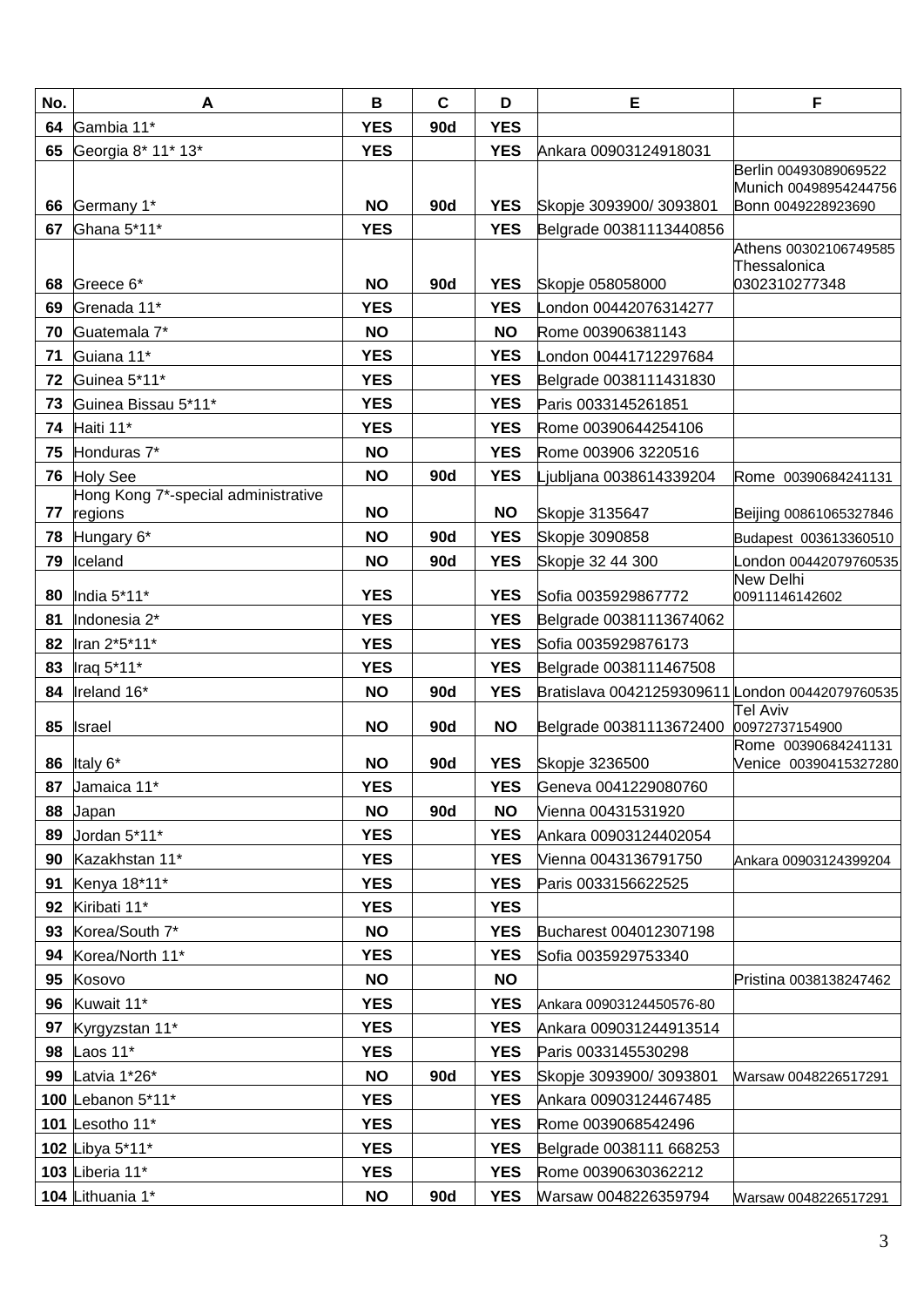| No. | A                                      | B          | $\mathbf c$ | D          | E                                      | F                          |
|-----|----------------------------------------|------------|-------------|------------|----------------------------------------|----------------------------|
|     | 105 Liechtenstein                      | <b>NO</b>  | <b>90d</b>  | <b>YES</b> | Skopje 3103309/10                      | Bern 0041313520002         |
|     | 106 Luxembourg 1*                      | <b>NO</b>  | 90d         | <b>YES</b> | Skopje 3109250                         | Brussels 003270329108      |
|     | 107 Macao -special admin. Regions 7*   | <b>NO</b>  |             | <b>YES</b> |                                        |                            |
|     | 108 Madagascar 11*                     | <b>YES</b> |             | <b>YES</b> | Rome 00390636307797                    |                            |
|     | 109 Malawi 11*                         | <b>YES</b> |             | <b>YES</b> |                                        |                            |
|     | 110 Malaysia                           | <b>NO</b>  | <b>30d</b>  | <b>NO</b>  | Budapest 003614880810                  |                            |
|     | 111 Maldives 11*                       | <b>YES</b> | 90d         | <b>YES</b> |                                        |                            |
|     | 112 Mali 11*                           | <b>YES</b> |             | <b>YES</b> | Rome 00390644254068                    |                            |
|     | 113 Marshall Islands 11*               | <b>YES</b> |             | <b>YES</b> |                                        |                            |
|     | 114 Malta 1*                           | <b>NO</b>  | <b>90d</b>  | <b>YES</b> | Rome 0039066879947                     | Rome 00390684241131        |
|     | 115 Mauritania 11*                     | <b>YES</b> |             | <b>YES</b> | Paris 0033145048854                    |                            |
|     | 116 Mauritius 11*                      | <b>YES</b> |             | <b>YES</b> | Paris 0033142273019                    |                            |
|     | 117 Micronesia 11*                     | <b>YES</b> |             | <b>YES</b> |                                        |                            |
|     | 118 Mexico 7*                          | <b>NO</b>  |             | <b>YES</b> | Belgrade 00381113674170/1              |                            |
|     | 119 Morocco 5*11*                      | <b>YES</b> |             | <b>YES</b> | Sofia 0035929433090                    |                            |
|     | 120 Moldova 2* 5* 11*                  | <b>YES</b> |             | <b>YES</b> | Sofia 0035929818553                    | Sofia 0035928701560        |
|     | 121 Monaco 1*                          | <b>NO</b>  | <b>90d</b>  | <b>YES</b> | Skopje 32 44 300                       |                            |
|     | 122 Mongolia 4*11*                     | <b>YES</b> |             | <b>YES</b> | Trieste 0039040575422                  |                            |
|     | 123 Monte Negro 20*                    | <b>NO</b>  | 60d         | <b>NO</b>  |                                        |                            |
|     | 124 Mozambique 11*                     | <b>YES</b> |             | <b>YES</b> | Rome 0039068074582                     |                            |
|     | 125 Namibia 11*                        | <b>YES</b> |             | <b>YES</b> |                                        |                            |
|     | 126 Nauru 11*                          | <b>YES</b> |             | <b>YES</b> |                                        |                            |
|     | 127 Nepal 11*                          | <b>YES</b> |             | <b>YES</b> | Berlin 00493034359920                  |                            |
|     | 128 Netherlands 1*                     | <b>NO</b>  | 90d         | <b>YES</b> | Skopje 3109250                         | The Hague<br>0031704274464 |
|     | 129 New Guinea-Papua 11*               | <b>YES</b> |             | <b>YES</b> | _ondon 00442079300922                  |                            |
|     | 130 New Zealand                        | <b>NO</b>  | 90d         | <b>YES</b> | Hague 0031703658037                    |                            |
|     | 131 Niger 5*11*                        | <b>YES</b> |             | <b>YES</b> | Rome 0039063729013                     |                            |
|     | <b>132 Nigeria 5*11*</b>               | YES        |             | <b>YES</b> | Budapest 003612122021                  |                            |
|     | 133 Nicaragua 7*                       | <b>NO</b>  |             | <b>NO</b>  | Rome 0039068414693                     |                            |
|     | 134 Norway 6*                          | <b>NO</b>  | 90d         | <b>YES</b> | Skopje 3129165                         | Stockholm<br>004686611830  |
|     | 135 Northern Marianas 11*              | <b>YES</b> |             | <b>YES</b> |                                        |                            |
|     | 136 Oman 5*11*                         | <b>YES</b> |             | <b>YES</b> | Rome 00390636300517                    |                            |
|     | Palestine- entities and territorial    |            |             |            |                                        |                            |
|     | 137 authorities - not recognised 5*11* | <b>YES</b> |             | <b>YES</b> |                                        |                            |
|     | 138 Pakistan 5*11*                     | <b>YES</b> |             | <b>YES</b> | Ankara 00903124271410(5)               |                            |
|     | 139 Palau 11*                          | <b>YES</b> |             | <b>YES</b> |                                        |                            |
|     | 140 Panama 7*                          | <b>NO</b>  |             | <b>YES</b> | Rome 00390644252173                    |                            |
|     | 141 Paraguay 7*                        | <b>NO</b>  |             | <b>YES</b> | Rome 00390644704684                    |                            |
|     | 142 Peru 2* 21*22*                     | <b>NO</b>  | <b>90d</b>  | <b>YES</b> | Bucharest, 0040212231253;<br>223 10 86 |                            |
|     | 143 Philippines 5*11*                  | <b>YES</b> |             | <b>YES</b> | Athens 00302106721883                  |                            |
|     | 144 Poland 1*                          | <b>NO</b>  |             | <b>YES</b> | Skopje 3112647/3133057                 | Warsaw 0048226517291       |
|     | 145 Portugal 1*                        | <b>NO</b>  |             | <b>YES</b> | Skopje 32 44 300                       | Paris 0033145771050        |
|     | 146 Qatar 11*                          | <b>YES</b> |             | <b>YES</b> | Rome 00390644249450                    | Doha 009744931374          |
|     | 147 Romania 6*16*24*                   | <b>NO</b>  |             | <b>YES</b> | Skopje 3228055/8                       | Bucharest 040212100880     |
|     | 148 Russia 2* 11* 27*                  | <b>YES</b> |             | <b>YES</b> | Skopje 3117160                         | Moscow 0074991243357       |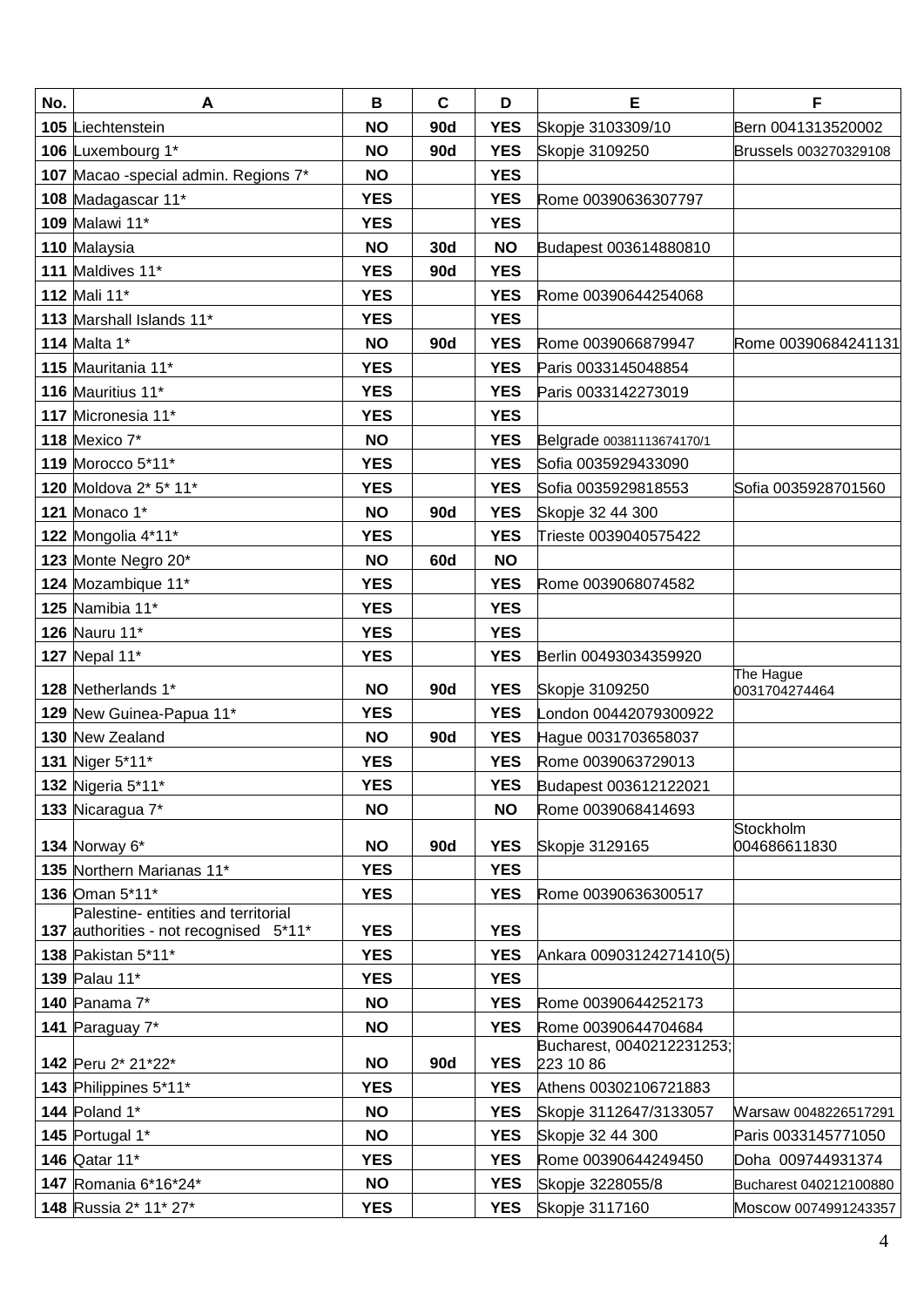| No. | A                                                           | B          | $\mathbf C$ | D                        | Е                                            | F                                              |
|-----|-------------------------------------------------------------|------------|-------------|--------------------------|----------------------------------------------|------------------------------------------------|
|     | 149 Rwanda 5*11*                                            | <b>YES</b> |             | <b>YES</b>               | Brussels 003227630721                        |                                                |
|     | 150 Saint Kitts and Nevis 11*                               | <b>YES</b> |             | <b>YES</b>               |                                              |                                                |
|     | 151 Saint Lucia 11*                                         | <b>YES</b> |             | <b>YES</b>               |                                              |                                                |
|     | 152 Saint Vincent and the Grenadines 11*                    | <b>YES</b> |             | <b>YES</b>               |                                              |                                                |
|     | 153 San Marino                                              | <b>NO</b>  | <b>90d</b>  | <b>YES</b>               | Rome 0039068074582                           |                                                |
|     | 154 Sao Tome and Principe 11*                               | <b>YES</b> |             | <b>YES</b>               |                                              |                                                |
|     | 155 Saudi Arabia 5*11*                                      | <b>YES</b> |             | <b>YES</b>               | ondon 00442079173000                         | Ankara 00903124399204                          |
|     | 156 Seychelles 11*                                          | <b>YES</b> |             | <b>YES</b>               | Paris 033142305747                           |                                                |
|     | 157 Senegal 5*11*                                           | <b>YES</b> |             | <b>YES</b>               | Rome 0039066872381                           |                                                |
|     | 158 South African Republic 11*                              | <b>YES</b> |             | <b>YES</b>               | Athens 00302106106645                        |                                                |
|     | 159 Sierra Leone 11*                                        | <b>YES</b> |             | <b>YES</b>               | Moscow 0070954154166                         |                                                |
|     | 160 Singapore 7* 14*                                        | <b>NO</b>  |             | <b>NO</b>                | Geneva 0041229296655                         |                                                |
|     | 161 Syria 5*11*                                             | <b>YES</b> |             | <b>YES</b>               | Sofia 0035929625742                          |                                                |
|     | 162 Slovakia 6*                                             | <b>NO</b>  | <b>90d</b>  | <b>YES</b>               | Belgrade 00381113010000 Vienna 004315248756  |                                                |
|     | 163 Slovenia 6*                                             | <b>NO</b>  | <b>90d</b>  | <b>YES</b>               | Skopje 3178-730/734                          | Ljubljana0038614210021                         |
|     | 164 Solomon Islands 11*                                     | <b>YES</b> |             | <b>YES</b>               |                                              |                                                |
|     | 165 Somalia 5*11*                                           | <b>YES</b> |             | <b>YES</b>               | Moscow 0070953170622                         |                                                |
|     | 166 Surinam 11*                                             | <b>YES</b> |             | <b>YES</b>               |                                              |                                                |
|     | 167 Sudan 5*11*                                             | <b>YES</b> |             | <b>YES</b>               | Rome 0039064403609                           |                                                |
|     | 168 Serbia 20*                                              | <b>NO</b>  | <b>90d</b>  | <b>NO</b>                | Skopje 3129298                               | Belgrade<br>00381113284924                     |
|     | 169 Switzerland 2*                                          | <b>NO</b>  | <b>90d</b>  | <b>YES</b>               | Skopje 3103309/10                            | Bern 0041313520002                             |
|     | 170 Swaziland 11*                                           | <b>YES</b> |             | <b>YES</b>               |                                              |                                                |
|     | 171 Sweden 6*                                               | <b>NO</b>  | <b>90d</b>  | <b>YES</b>               | Skopje 3297880                               | Stockholm 004686611830                         |
|     | 172 Spain 6*                                                | <b>NO</b>  | <b>90d</b>  | <b>YES</b>               | Skopje 3215411/3220612                       | Madrid 0034915717298                           |
|     | 173 Sri Lanka 5*11*                                         | <b>YES</b> |             | <b>NO</b>                | Vienna 004315037988                          |                                                |
|     | Taiwan 2*11*- entities and territorial                      | <b>YES</b> |             | <b>YES</b>               | Athens 00302106776750                        |                                                |
|     | 174 authorities that are not recognised<br>175 Thailand 11* | <b>YES</b> |             | <b>YES</b>               |                                              |                                                |
|     | 176 Tanzania 11*                                            | <b>YES</b> |             | <b>YES</b>               | Budapest 003614384020<br>Rome 00390633485801 |                                                |
|     |                                                             | <b>YES</b> |             | <b>YES</b>               |                                              |                                                |
|     | 177 Tajikistan 11*<br>178 Togo 11*                          | <b>YES</b> |             | <b>YES</b>               | Ankara 00903124461602                        |                                                |
|     | 179 Tonga 11*                                               | <b>YES</b> |             |                          | Paris 0033143801213                          |                                                |
|     | 180 Trinidad and Tobago 11*                                 | <b>YES</b> |             | <b>YES</b><br><b>YES</b> | Geneva 0041229180380                         |                                                |
|     | 181 Turkmenistan 11*                                        | <b>YES</b> | 60d         | <b>YES</b>               | Ankara 00903124417122                        |                                                |
|     |                                                             |            |             |                          |                                              | Ankara 00903124399204                          |
|     |                                                             |            |             |                          |                                              | Istanbul                                       |
|     | 182 Turkey                                                  | <b>NO</b>  | 60d         | <b>NO</b>                | <b>Skopje 3113270</b>                        | 00902122512233                                 |
|     | 183 Tunisia 5*11*                                           | <b>YES</b> |             | <b>NO</b>                | Belgrade 00381113691961                      |                                                |
|     | 184 Tuvalu 11*                                              | <b>YES</b> |             | <b>YES</b>               | Rome00390636306100/Sk311869                  |                                                |
|     | 185 United Arab. Emirates 5* 11*                            | <b>YES</b> |             | <b>YES</b>               |                                              | Ankara 00903124399204                          |
|     | 186 Uganda 11*                                              | <b>YES</b> |             | <b>YES</b>               | Rome 0039063225220                           | Washington                                     |
|     |                                                             |            |             |                          |                                              | 0012026670501                                  |
|     | <b>187 USA</b>                                              | <b>NO</b>  | <b>90d</b>  | <b>YES</b>               | Skopje 3116180                               | Chicago 0013127336647<br>Detroit 0012483545537 |
|     |                                                             |            |             |                          |                                              | Ankara                                         |
|     | 188 Uzbekistan 11*                                          | <b>YES</b> |             | <b>YES</b>               | Ankara 00903124409269                        | 00903124399204                                 |
|     | 189 UK and Northern Ireland                                 | <b>NO</b>  | <b>90d</b>  | <b>YES</b>               | Skopje 3 299299                              | London 00442079760535                          |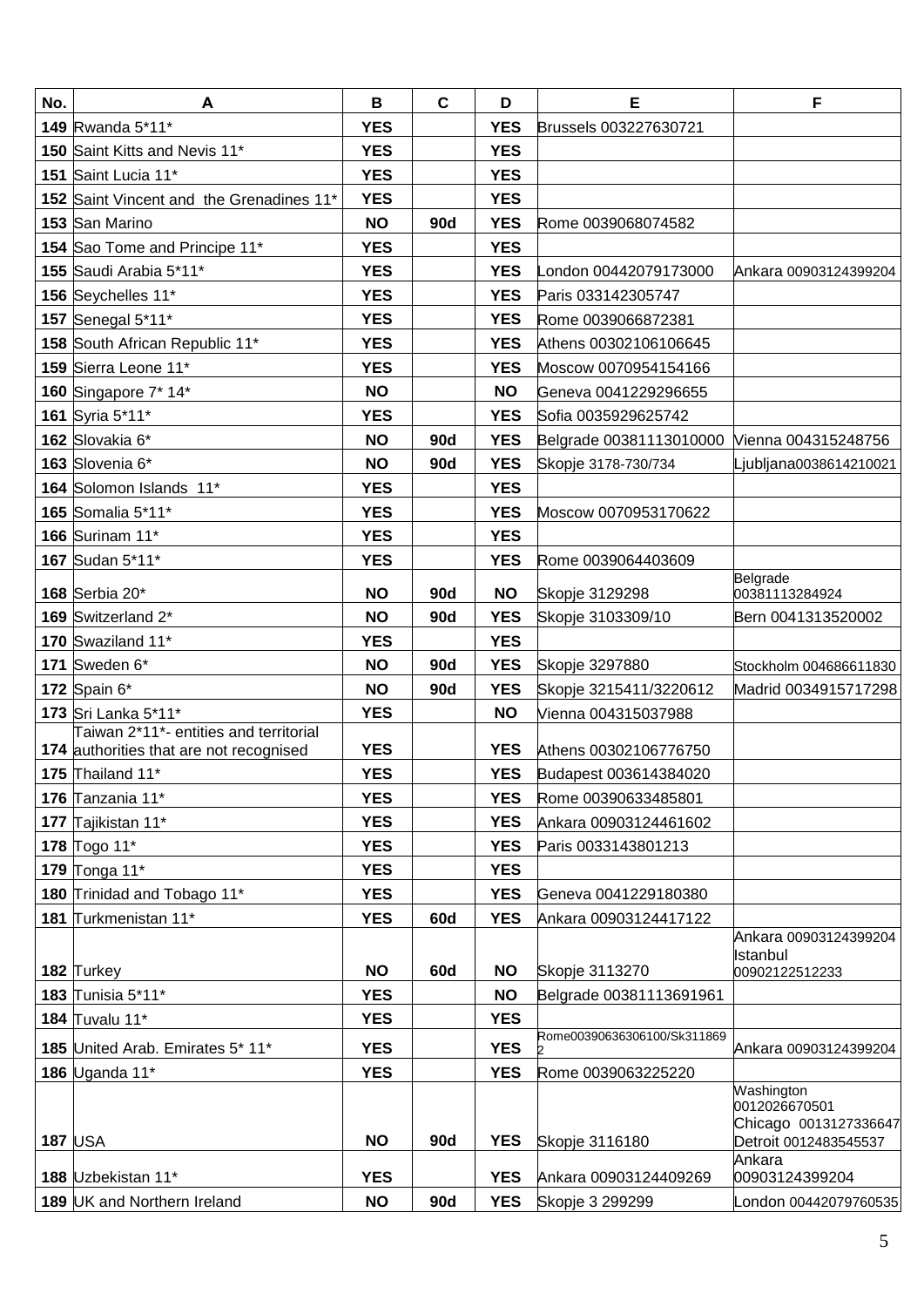| No. | A                             | В          | C | D          | Е                                            | F                     |
|-----|-------------------------------|------------|---|------------|----------------------------------------------|-----------------------|
|     | 190 Ukraine 3*8*11*           | <b>YES</b> |   | <b>YES</b> | Skopje 3179259 / 3178120 Kiev 00380442386616 |                       |
|     | 191 $Uruguay 7*$              | <b>NO</b>  |   | <b>YES</b> | Istanbul 00902163395406                      |                       |
|     | 192 Vanuatu 11*               | <b>YES</b> |   | <b>YES</b> |                                              |                       |
|     | 193 Venezuela 7*              | <b>NO</b>  |   | <b>YES</b> | Sofia 0035929870341                          | London 00442079760535 |
|     | <b>194 Vietnam 5*11*</b>      | <b>YES</b> |   | <b>YES</b> | Sofia 0035929632609/3742                     |                       |
|     | 195 Yemen 5*11*               | <b>YES</b> |   | <b>YES</b> | Paris 0033153238787                          |                       |
|     | 196 Yemen Arab Republic 5*11* | <b>YES</b> |   | <b>YES</b> | Rome 00390644234299                          |                       |
|     | 197 Western Samoa 11*         | <b>YES</b> |   | <b>YES</b> |                                              |                       |
|     | <b>198 Zambia 11*</b>         | <b>YES</b> |   | <b>YES</b> | Berlin 0049302062940/19                      |                       |
|     | 199 Zimbabwe 11*              | <b>YES</b> |   | <b>YES</b> | Belgrade 00381113672996                      |                       |

# **REMARKS:**

**1\***.Visa is not required for holders of Macedonian diplomatic passports.

**2\***. Visa is not required for holders of diplomatic and service passports on bilateral basis.

**3\***. The Agreement between the Governments of the former SFRY and USSR on Mutual Travel of citizens, dated 3 October 1989 is applied to nationals of the Republic of Macedonia and to nationals of the Azerbaijan, Belarus and Ukraine.

According to this Agreement the following categories are exempt from the visa requirement:

**a**. holders of diplomatic and service passports and holders of regular passports covered by the "business" clause;

**b**. for tourist and group travels organized by tourism agencies and individually with "vouchers";

**v**. persons presenting certified invitation to visit relatives and friends or those presenting "certified telegram" in emergencies (ceremonies, illness, etc.) up to 90 days stay;

**g.** persons visiting the grave of a relative, which is be proven by a Red Cross certificate;

**d.** persons travelling for medical examinations or consultations, who submit the referral or invitation from the health organization.

Visa is required in all other cases.

**4\*** Visa is not required for holders of diplomatic and service passports and holders of regular passports covered by the "business" clause on bilateral basis (as well as for holders of regular Chinese used for official purposes "passports for public affairs").

**5\*** Consent of the Ministry of the Interior of the Republic of Macedonia is required for the issuance of visas to the nationals of these countries for entry in the Republic of Macedonia, except for holders of diplomatic and service passports from the Republic of Moldova.

**6\*** Visa is not required for holders of Macedonian diplomatic and service passports.

**7\*** The Decision on the abolishment of visas is applied as of 1 October 2008 and will be applied in a one year period, i.e. until 1 October 2009, with the possibility that the said Decision is applied in the period thereafter as well.

**8\*** Nationals of these countries are not charged fee for issuance of visas for entry in the Republic of Macedonia. (Only the real costs are charged).

**9\*** 

**10\***

**11\*** Each foreign national possessing a valid Schengen C visa may enter the Republic of Macedonia without a Macedonian entry visa, but the duration of the stay is limited by the conditions referred to in the Schengen visa. **It is underlined** that the said Decision does not apply to national visas issued by Schengen countries, i.e. the Schengen visa is to be valid for the entire Schengen area. The Decision will be applied in a one year period, i.e. until 1 October 2009, with the possibility that the said Decision is applied in the period thereafter as well. **12\***

**13\*** The Agreement refereed to under 3\* is applied for entry of nationals of these countries in the Republic of Macedonia. Visa is required for nationals of the Republic of Macedonia for travels to these countries.

**14\*** Nationals of the Republic of Macedonia are not required visas for tourist stay in Singapore of up to 14 days, while visa is required for stays for other purposes.

**15\*** Nationals of the Republic of Macedonia are not required visas for tourist stay in Hong Kong of up to 15 days, while visa is required for stays for other purposes.

**16\*** The following countries issue free of charge visas to nationals of the Republic of Macedonia for stay up to 90 days:

- Bulgaria,
- Romania,
- Ireland.